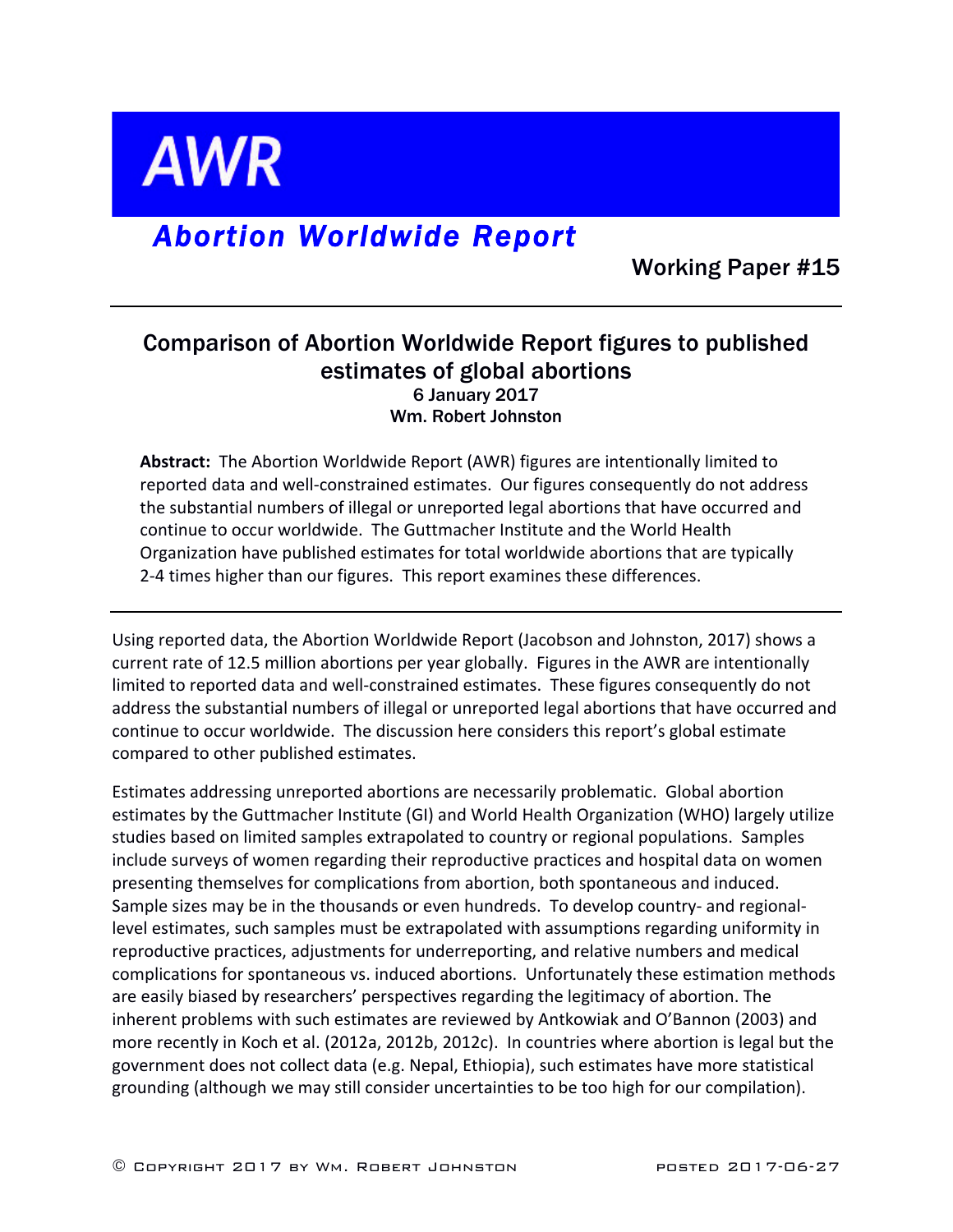Table 1 summarizes published estimates (mostly GI and/or WHO studies) of global abortions in comparison to the figures in our work (AWR), identified by source publication. Published estimates may address some or all of the following:

- legal and reported abortions (most analogous to our work),
- legal abortions (including those unreported),
- illegal abortions,
- "unsafe" abortions (those deemed particularly hazardous to women by the researchers, typically similar in numbers to illegal abortions), and
- total abortions.

Some of these estimates as published include confidence intervals (in parentheses in Table 1) in addition to a nominal estimate. Several figures for legal abortions are totals of country-level abortion data reported in the source publication, making these totals a lower limit to world abortions (and thus indicated by " $>$ "). The last column gives, for each published source, the ratio of the claimed or implied total abortions to our figures for the same year.

Figure 1 shows our figures for 1955-2015 and published estimates with error bars. Note that Sedgh et al. (2016) (hereafter S16) significantly revised their estimates upward relative to prior estimates by the same authors. These new estimates notably were reported with large error bars on the high side but not the low side. As these are the global estimates currently preferred by the pro-abortion community, we will address these estimates in particular.



Figure 1. Main published estimates of global abortions (with error bars) compared to figures from this work (AWR).

It is beyond the scope of this work and the AWR to review the estimation methodologies employed in the GI and WHO studies. For now we suggest that the criticisms by Antkowiak and O'Bannon (2003), while addressing earlier work such as Henshaw et al. (1999), largely apply as well to the later studies up to and including S16. However, we can provide some insight on the plausibility of the S16 claims in light of the AWR database.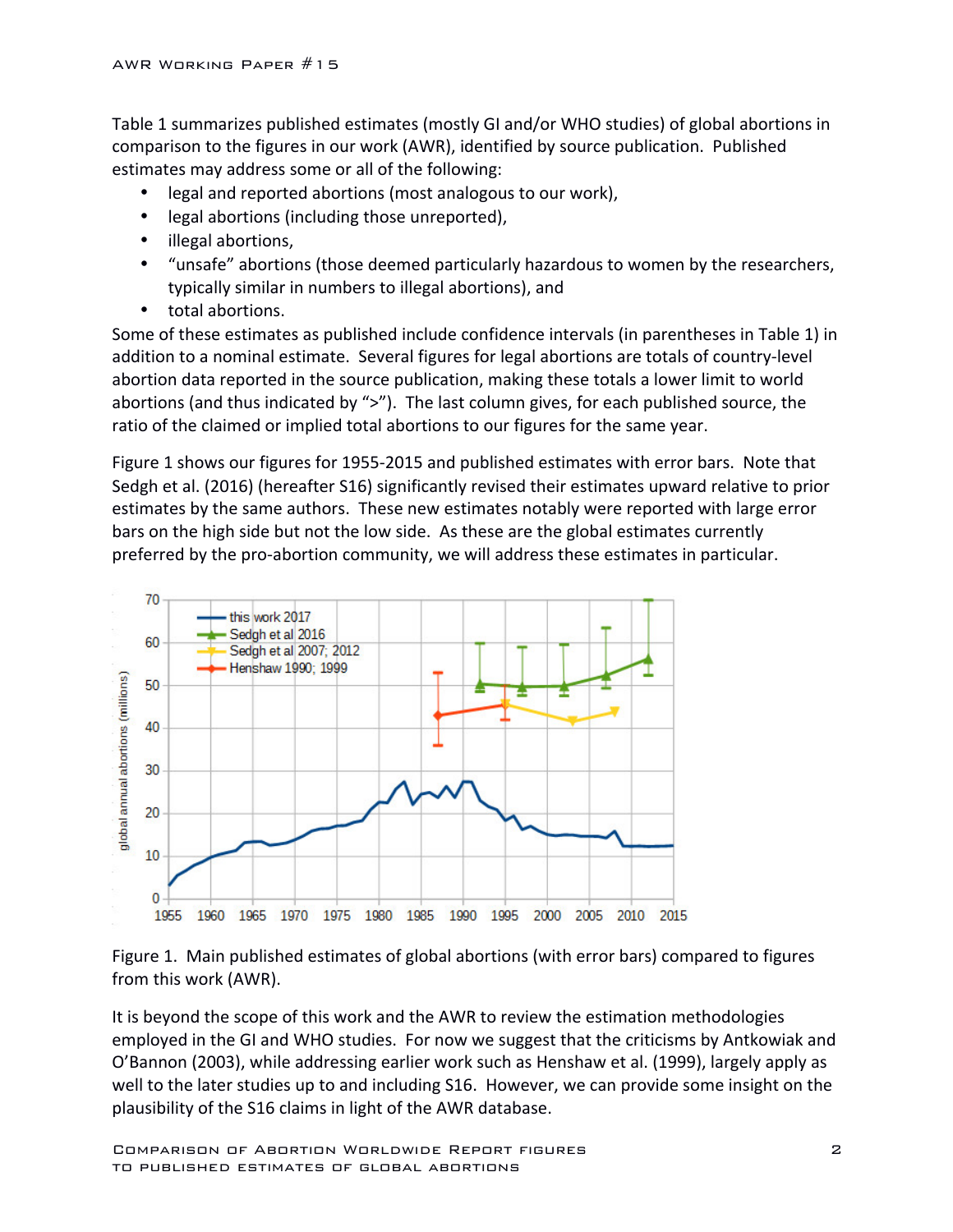| year | legal                                             |                                    | ratio of claimed                                                                    |                      |                     |                 |                                                       |                         |
|------|---------------------------------------------------|------------------------------------|-------------------------------------------------------------------------------------|----------------------|---------------------|-----------------|-------------------------------------------------------|-------------------------|
|      | abortions,<br><b>AWR</b><br>figures<br>(millions) | legal and<br>reported<br>abortions | legal<br>abortions                                                                  | illegal<br>abortions | unsafe<br>abortions | total abortions | source                                                | total to AWR<br>figures |
| 1985 | 24.60                                             |                                    |                                                                                     |                      |                     |                 |                                                       |                         |
| 1986 | 25.01                                             |                                    | 33 (30-40)                                                                          |                      |                     |                 |                                                       |                         |
| 1987 | 23.79                                             | 22                                 | $\left  28 \right  \left( 26 - 31 \right) \left  15 \right  \left( 10 - 22 \right)$ |                      |                     | 43 (36-53)      | Henshaw (1990)                                        | $1.81(1.51-2.23)$       |
| 1988 | 26.44                                             |                                    |                                                                                     |                      |                     |                 |                                                       |                         |
| 1989 | 23.79                                             |                                    |                                                                                     |                      |                     |                 |                                                       |                         |
| 1990 | 27.52                                             |                                    |                                                                                     |                      |                     |                 |                                                       |                         |
| 1991 | 27.46                                             |                                    |                                                                                     |                      |                     |                 |                                                       |                         |
| 1992 | 23.11                                             |                                    |                                                                                     |                      |                     |                 | 50.4 (48.6-59.9) Sedgh et al. (2016) 2.18 (2.10-2.59) |                         |
| 1993 | 21.67                                             |                                    |                                                                                     |                      | 19-20               |                 | WHO (2007)                                            | >1.90 (1.88-            |
| 1994 | 20.94                                             |                                    |                                                                                     |                      |                     |                 |                                                       |                         |
| 1995 | 18.41                                             |                                    | 25.6                                                                                | 19.9                 |                     | 45.5 (42-50)    | Henshaw et al.<br>(1999)                              | 2.47 (2.28-2.72)        |
|      |                                                   |                                    |                                                                                     |                      | 19                  |                 | Grimes et al.                                         | >2.03                   |
|      |                                                   |                                    |                                                                                     |                      | 20                  | 45.6            | Sedgh et al. (2012) 2.48                              |                         |
| 1996 | 19.50                                             |                                    | >16.6                                                                               |                      |                     |                 | Sedgh et al.                                          |                         |
| 1997 | 16.31                                             |                                    |                                                                                     |                      |                     |                 | 49.7 (47.7-59.0) Sedgh et al. (2016) 3.05 (2.93-3.62) |                         |
| 1998 | 17.10                                             |                                    |                                                                                     |                      |                     |                 |                                                       |                         |
| 1999 | 15.96                                             |                                    |                                                                                     |                      |                     |                 |                                                       |                         |
| 2000 | 15.14                                             |                                    |                                                                                     |                      | 19                  |                 | WHO (2004)                                            | >2.25                   |
| 2001 | 14.86                                             |                                    |                                                                                     |                      |                     |                 |                                                       |                         |
| 2002 | 15.08                                             |                                    |                                                                                     |                      |                     |                 | 49.9 (47.6-59.6) Sedgh et al. (2016) 3.31 (3.16-3.95) |                         |
| 2003 | 15.05                                             |                                    |                                                                                     |                      | 19.7                | 41.6            | Sedgh et al.                                          | 2.76                    |
|      |                                                   |                                    |                                                                                     |                      | 19.7                |                 | WHO (2007)                                            | >2.31                   |
|      |                                                   |                                    | $>16$                                                                               |                      |                     |                 | Sedgh et al.                                          |                         |
| 2004 | 14.74                                             |                                    |                                                                                     |                      |                     |                 |                                                       |                         |
| 2005 | 14.75                                             |                                    |                                                                                     |                      |                     |                 |                                                       |                         |
| 2006 | 14.71                                             |                                    |                                                                                     |                      |                     |                 |                                                       |                         |
| 2007 | 14.32                                             |                                    |                                                                                     |                      |                     |                 | 52.4 (49.4-63.5) Sedgh et al. (2016) 3.66 (3.45-4.43) |                         |
| 2008 | 15.93                                             |                                    |                                                                                     |                      | 21.6 (20.8-22.3)    |                 | WHO (2008)                                            | $>2.36$ (2.31-          |
|      |                                                   |                                    | >15.4                                                                               |                      |                     |                 | Sedgh et al. (2011)                                   |                         |
|      |                                                   |                                    |                                                                                     |                      | 21.5                | 43.8            | Sedgh et al. (2012) 2.75                              |                         |

# Table 1. Published estimates of global abortions compared to figures from AWR.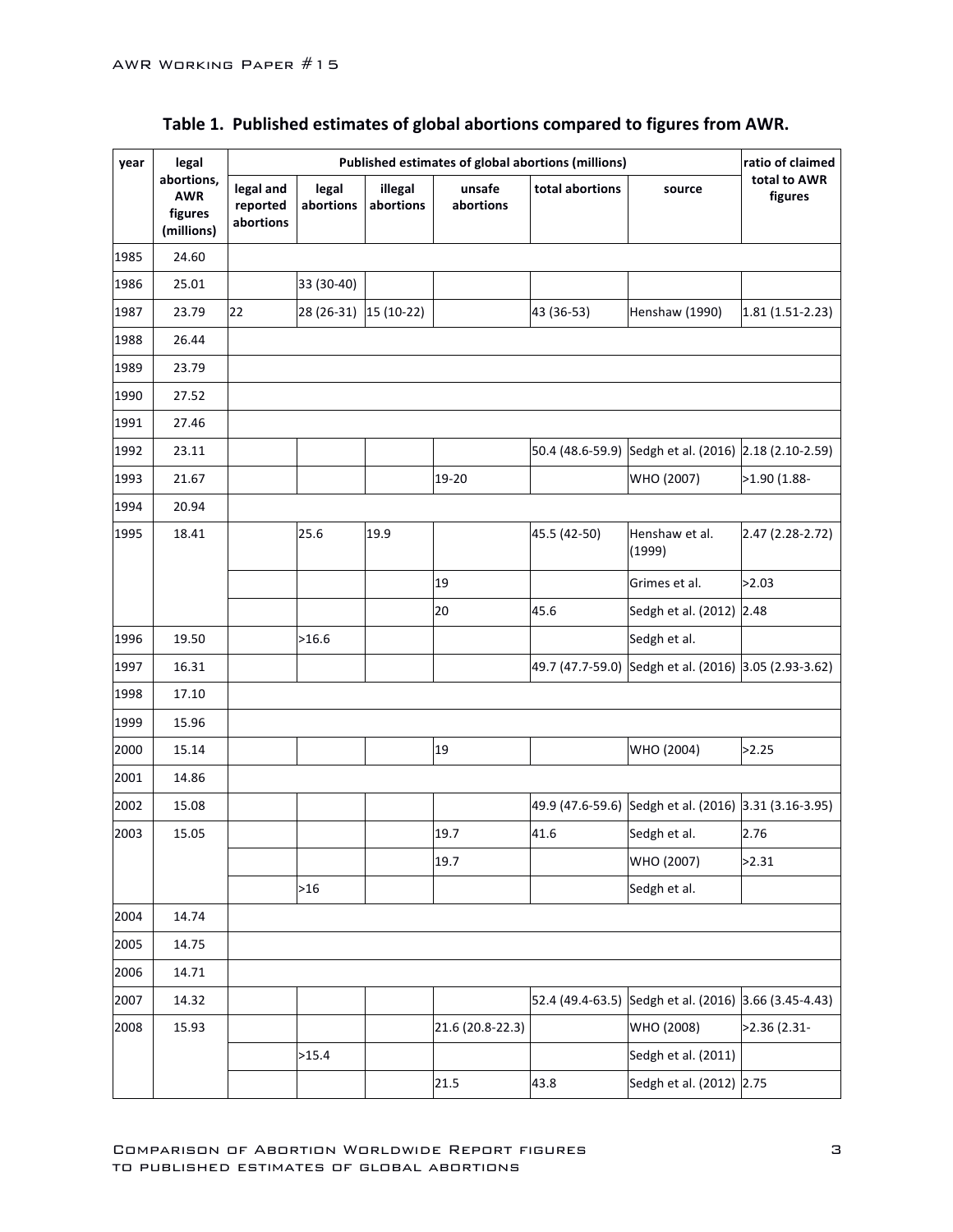| 2009 | 12.44 |  |  |                                                       |  |
|------|-------|--|--|-------------------------------------------------------|--|
| 2010 | 12.39 |  |  |                                                       |  |
| 2011 | 12.45 |  |  |                                                       |  |
| 2012 | 12.33 |  |  | 56.3 (52.4-70.0) Sedgh et al. (2016) 4.57 (4.25-5.68) |  |
| 2013 | 12.40 |  |  |                                                       |  |
| 2014 | 12.43 |  |  |                                                       |  |
| 2015 | 12.55 |  |  |                                                       |  |

First, we review our general findings on abortion trends over time at the country level (Jacobson and Johnston, 2017):

- When a country authorizes abortion, the rise in abortion numbers to near-peak levels is typically rapid, occurring within 5-25 years;
- In the 3-4 decades after peak (or near-peak) levels are attained, some countries exhibit significant drops in abortion levels (40-70%) while others maintain near-peak levels;
- Following the fall of communism in the Warsaw Pact countries (i.e., former Soviet republics and eastern European nations), abortions fell dramatically (70-90%) and usually consistently to the present day.

These findings may be compared to the model of abortion level trends during demographic/fertility transition given in WHO (2011), based on that of Requena (1970). For background, demographic transition describes the typical changes in population dynamics in a country during development:

- similarly high birth and death rates in the pre-development economy, yielding low population growth;
- high birth rate and low death rate in the developing economy, yielding high population growth;
- similarly low birth and death rates in the developed economy, yielding low (or negative) population growth.

In the WHO model of fertility dynamics, the transition in birth rates typically involves:

- low fertility controls (including low abortion rates) and consequent high birth rates in the early stage,
- increase in abortion to a peak as the primary initial means of reducing fertility in the intermediate stage, and
- subsequent decrease in abortions as other contraceptive methods become the primary means of fertility control, sustaining low fertility in the late stage.

This model relies on assumptions regarding the importance of contraception methods as promoted by organizations advocating artificial fertility control. Significantly, the post-peak drop in abortions as optimistically portrayed in the model is only seen to occur in reported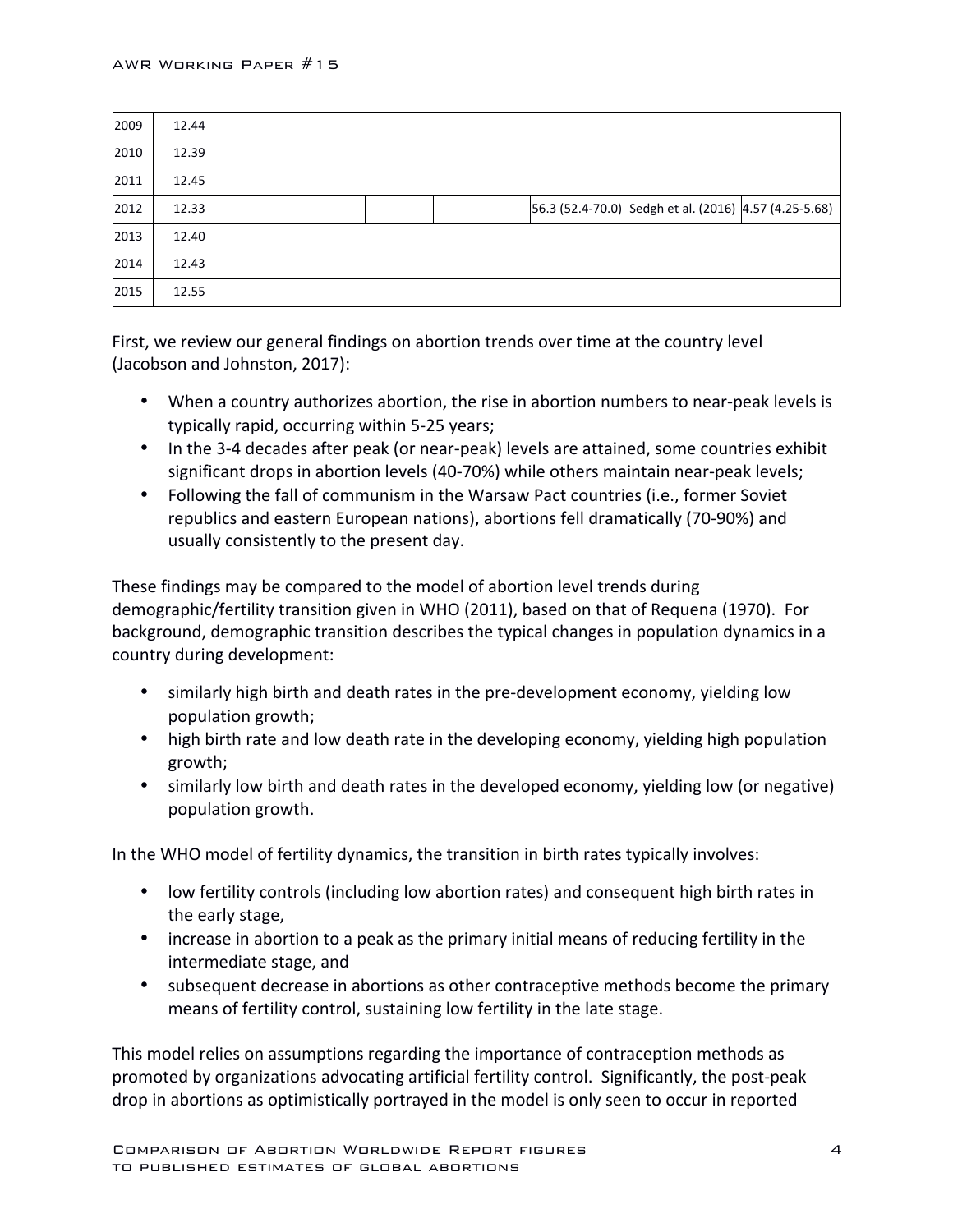country data in about 40% of the non-communist countries for which we could examine trends. This slight prevalence for sustained high abortion levels holds for both developed and developing country groups alike, tending to refute the claim that access to modern contraceptives is a decisive factor in leading to eventual declines in abortion levels. Note that countries that are currently or formerly communist show trends of their own, in exhibiting some of the highest abortion levels during communism followed by drops in levels (those drops being most dramatic in countries where communism is repudiated).

Consistent with the optimistic WHO model, many authors from Sachdev (1988) to S16 suggest that developing countries have demonstrated post-peak declines in abortion levels. Again, we do not find post-peak declines to be the typical trend for countries, developed or not. S16 in particular claims that abortion rates are declining in recent decades in developed countries, but this is an artifact of their combining former communist countries with western democracies in their analysis.

S16 addresses abortion trends since 1990 with regional abortion estimates for five 5-year periods: 1990-94, 1995-99, 2000-04, 2005-09, and 2010-14. We calculated trends for countries in the AWR database for the same periods and regions, in terms of raw abortion rates (annual abortions per 1000 total population).

We first present results using country groupings based on similarities in trends identified in this report along with common socio-economic factors. The six country groups, with AWR-included countries or country counts in parentheses, are:

- **Developed, East Asia**—developed economies (Republic of China [Taiwan], Hong Kong, Japan, Republic of Korea, Singapore)
- **Developed, North America, Oceania, West Asia**—developed economies outside Europe or East Asia (Australia, Bermuda, Canada, Greenland, Israel, New Zealand, United States)
- Developing, non-communist—developing countries in Asia, Africa, Latin America, and Oceania (27 countries/territories)
- Developing, communist—developing countries currently or formerly communist (P.R. China, Cuba, Mongolia, Vietnam)
- Western Europe-developed economies (22 countries/territories)
- **Former Warsaw Pact**—formerly communist countries of the former Soviet Union and Eastern Europe (31 countries/other areas)

Of the total 2014 population of countries in these groups, the percentage that is in countries covered by the AWR database are:

- Developing, non-communist: 38%
- Developing, communist: 87%
- Remaining groups: >99% each (Developed, East Asia; Developed, North America, Oceania, West Asia; Western Europe; Former Warsaw Pact)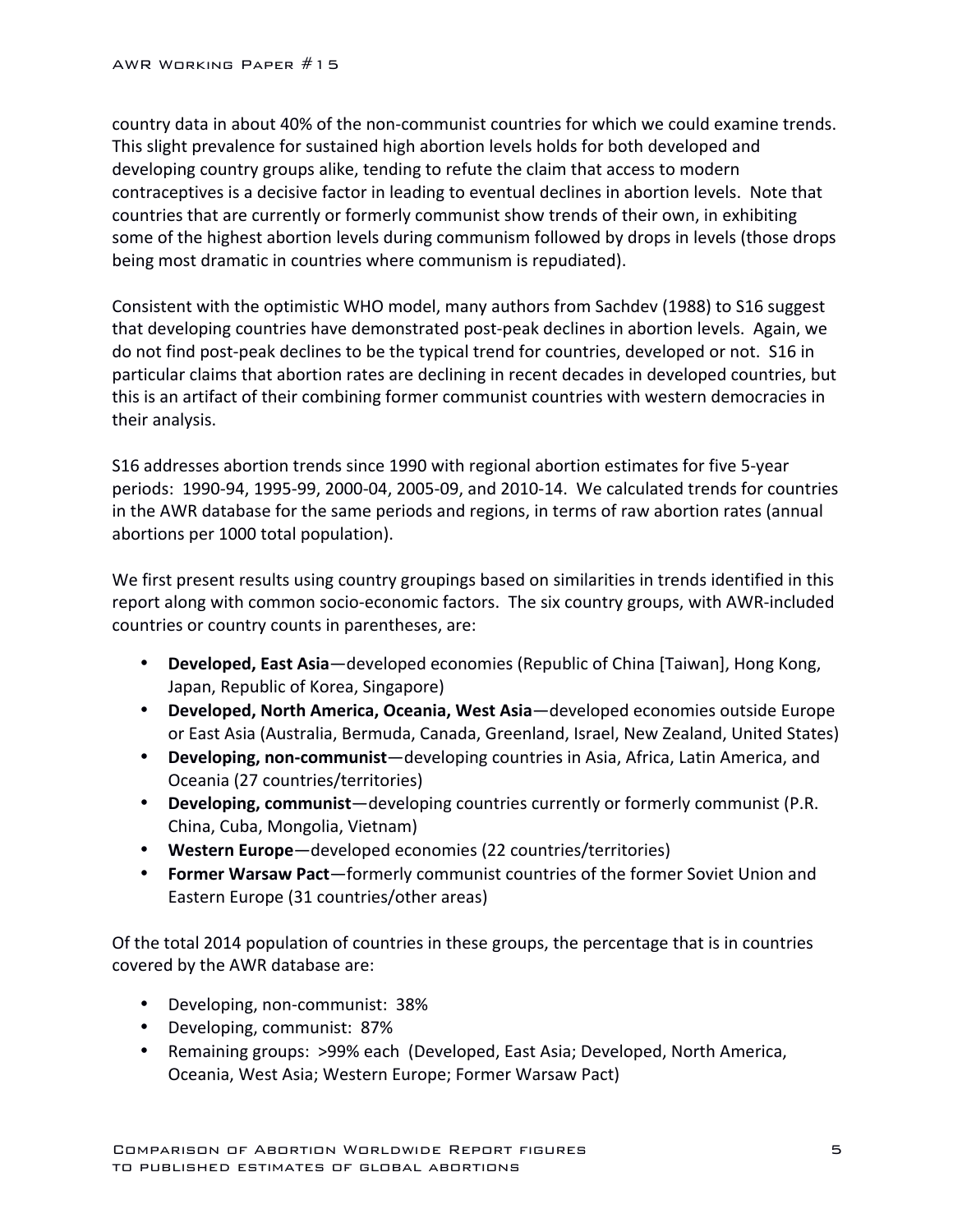Thus, five of the six groups are well represented in the AWR database. Of the countries not represented in the database, about 90% of their total population is in non-communist developing countries. For that country group, the database includes most of the countries with more permissive abortion policies; most of the countries not covered have restrictive policies. Consequently we have high confidence in results for collective groups apart from developing countries.

For developing groups, the rates calculated here have larger uncertainties: these countries with available abortion data tend to be those with the greatest suspected levels of underreporting, although they do include most of the developing nations with broadly authorized abortion. Table 2 summarizes known abortions, total population, and raw abortion rates for these groups. For each group, two rows of data are shown: the first is for countries and territories included in the AWR data set, and the second is for countries not included in AWR.

| Group                                   | Number of<br>Total known<br>countries<br>abortions<br>(millions)<br>and |           | <b>Total population</b><br>(millions) |         |       | Raw abortion rate<br>(abortions/1000 total<br>pop./year) | Change in<br>raw abortion<br>rate |              |
|-----------------------------------------|-------------------------------------------------------------------------|-----------|---------------------------------------|---------|-------|----------------------------------------------------------|-----------------------------------|--------------|
|                                         | territories                                                             | 1990-2015 | 1990                                  | 2014    | 1990  | 2000                                                     | 2010                              | 1990 to 2015 |
| Developed, East                         | 5 AWR                                                                   | 16.1      | 195.3                                 | 212.2   | 4.81  | 3.16                                                     | 2.08                              | $-56.8%$     |
| Asia                                    | 1 non-AWR                                                               | 0.0       | 0.4                                   | 0.6     | N/A   | N/A                                                      | N/A                               | N/A          |
| Developed,                              | 7 AWR                                                                   | 38.6      | 302.9                                 | 388.6   | 5.98  | 4.51                                                     | 3.52                              | $-41.1%$     |
| North America,<br>Oceania, West<br>Asia | 9 non-AWR                                                               | 0.0       | 0.4                                   | 0.6     | N/A   | N/A                                                      | N/A                               | N/A          |
| Developing, non-                        | 27 AWR                                                                  | 25.2      | 1,067.6                               | 1,557.1 | 0.84  | 0.81                                                     | 0.60                              | $-28.6%$     |
| communist                               | 129 non-AWR                                                             | 0.0       | 1,576.0                               | 2,517.6 | N/A   | N/A                                                      | N/A                               | N/A          |
| Developing,                             | 4 AWR                                                                   | 230.7     | 1,215.2                               | 1,463.1 | 12.09 | 5.48                                                     | 4.77                              | $-60.5%$     |
| communist                               | 7 non-AWR                                                               | 0.0       | 123.9                                 | 209.5   | N/A   | N/A                                                      | N/A                               | N/A          |
| Western Europe                          | 22 AWR                                                                  | 23.3      | 378.0                                 | 417.2   | 2.40  | 2.27                                                     | 2.36                              | $-1.7%$      |
|                                         | 17 non-AWR                                                              | 0.0       | 1.2                                   | 2.2     | N/A   | N/A                                                      | N/A                               | N/A          |
| <b>Former Warsaw</b>                    | 31 AWR                                                                  | 95.5      | 410.5                                 | 409.1   | 20.10 | 8.77                                                     | 4.83                              | $-76.0%$     |
| Pact                                    | 2 non-AWR                                                               | 0.0       | 0.0                                   | 0.2     | N/A   | N/A                                                      | N/A                               | N/A          |
| All countries                           | <b>96 AWR</b>                                                           | 429.4     | 3,569.4                               | 4,447.3 | 7.70  | 3.80                                                     | 2.88                              | $-62.6%$     |
|                                         | 165 non-AWR                                                             | 0.0       | 1,701.9                               | 2,730.7 | N/A   | N/A                                                      | N/A                               | N/A          |
| World total                             | 261                                                                     | 429.4     | 5,271.3                               | 7,177.9 | N/A   | N/A                                                      | N/A                               | N/A          |

Table 2. Known abortions, populations, and raw abortion rates for world groups, **from AWR data**

Figure 2 shows raw abortion rates for these groups for 1990-2015. By far the highest abortion rates are for those groups formerly or currently communist, and these groups have also shown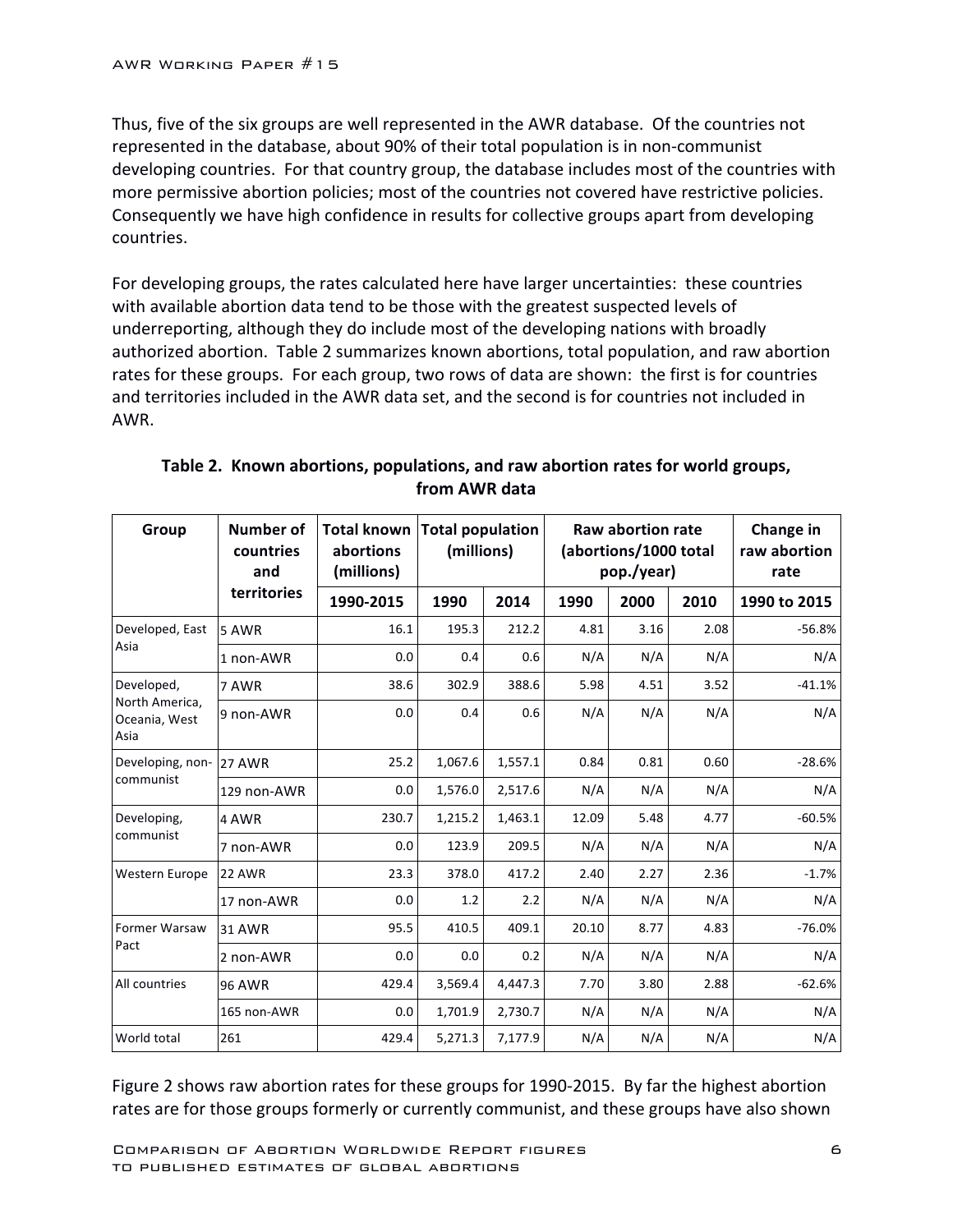the larger percentage declines in abortion rates in this time period: 76% for the former Warsaw Pact group and 61% for the developing communist group. The next greatest decline is in developed countries outside Europe, followed by a moderate decline in the available noncommunist developing nation data; these groups show declines of 29% to 57%. Western Europe, however, is unique among groups in having a stable cumulative raw abortion rate for the last 25 years. Group-level raw abortion rates in 2015 vary by a factor of eight, or by a factor of 2.4 apart from the developing non-communist group. Rates at the country level vary to even greater degrees. (Note that relative differences in raw abortion rates will differ from differences in abortion rates per female population of child-bearing age; however, the effect on the comparisons from use of raw abortion rate is less than a factor of 2.)



Figure 2. Raw abortion rates from AWR data for groups used in Table 2.

The S16 study divides the world into 18 regions based more on geography, and estimates each region's abortions for 5 time periods of 5-years each, collectively spanning from 1990 to 2014. Ten of these regions are mostly developing non-communist regions; these ten regions accounted for 53% of the world's population in 2012, but account for 58% of the world's 2012 abortions as estimated by S16. For these 18 regions, Table 3 gives raw abortion rates for five years based on the AWR database abortion figures and based on the S16 abortion estimates. For each region, the table also gives the count of countries (or territories) represented in the AWR database and included in the AWR region. The range from the lowest to highest raw abortion rate for these regions is only 1.66, a phenomenal degree of uniformity given that these regions include the widely varying economic, cultural, and religious backgrounds of Africa, Latin America, the Middle East, and south central Asia. Further, the average change in abortion rate for these regions from 1992 to 2012, as estimated by S16, is an 11% increase, with a range from a 16% decrease to a 35% increase.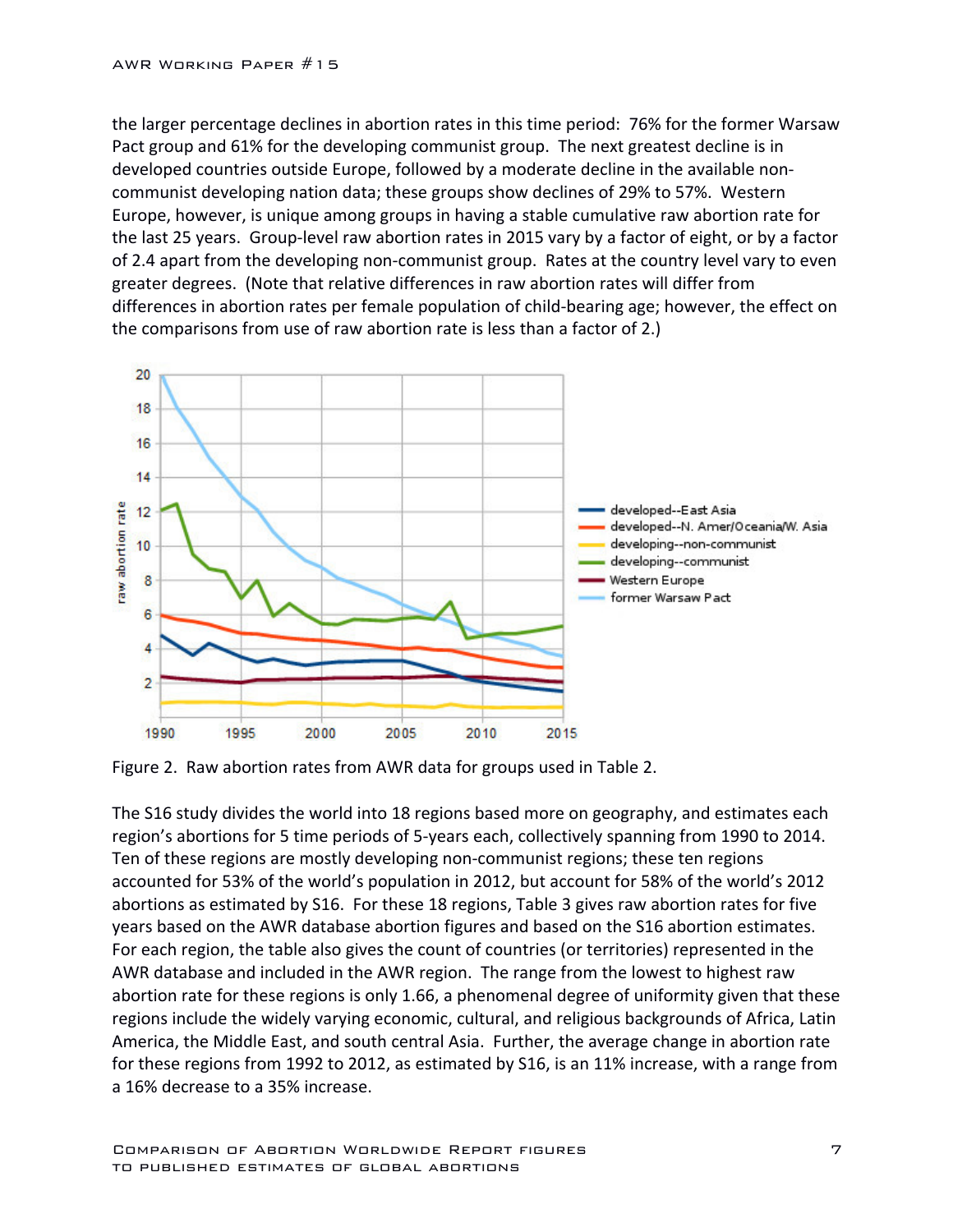| Regions used in S16    | Raw abortion rates based on AWR database |       |       |      |      |      | Raw abortion rates derived from S16 |       |       |       |       |       |  |
|------------------------|------------------------------------------|-------|-------|------|------|------|-------------------------------------|-------|-------|-------|-------|-------|--|
|                        | Country<br>count                         | 1992  | 1997  | 2002 | 2007 | 2012 | Country<br>count                    | 1992  | 1997  | 2002  | 2007  | 2012  |  |
| AFRICA-EAST            | 4                                        | 0.86  | 0.98  | 0.98 | 1.11 | 0.81 | 18                                  | 6.93  | 6.95  | 7.57  | 7.30  | 7.61  |  |
| AFRICA-MIDDLE          | $\Omega$                                 | N/A   | N/A   | N/A  | N/A  | N/A  | 9                                   | 6.54  | 6.84  | 7.00  | 6.94  | 7.48  |  |
| AFRICA-NORTH           | $\mathbf{1}$                             | 2.35  | 1.96  | 1.54 | 1.45 | 1.37 | 6                                   | 8.54  | 8.26  | 8.37  | 8.70  | 9.23  |  |
| AFRICA-SOUTH           | $\mathbf{1}$                             | 0.03  | 0.54  | 1.44 | 1.88 | 1.67 | 5                                   | 6.56  | 8.04  | 7.56  | 9.01  | 8.87  |  |
| AFRICA-WEST            | $\Omega$                                 | N/A   | N/A   | N/A  | N/A  | N/A  | 16                                  | 5.73  | 5.93  | 6.05  | 6.43  | 6.88  |  |
| AMER-CARIBBEAN         | 8                                        | 5.65  | 5.19  | 4.38 | 4.13 | 4.33 | 15                                  | 14.66 | 13.83 | 13.14 | 15.01 | 14.45 |  |
| <b>AMER-CENTRAL</b>    | $\overline{4}$                           | 0.09  | 0.14  | 0.13 | 0.16 | 0.24 | 8                                   | 6.80  | 6.97  | 7.19  | 8.08  | 8.21  |  |
| AMER-NORTH             | 4                                        | 5.68  | 4.77  | 4.33 | 3.95 | 3.23 | $\overline{2}$                      | 5.60  | 4.95  | 4.38  | 3.89  | 3.44  |  |
| AMER-SOUTH             | 3                                        | 0.20  | 0.47  | 0.39 | 0.27 | 0.17 | 12                                  | 10.09 | 10.49 | 10.62 | 11.25 | 11.44 |  |
| <b>ASIA-EAST</b>       | 6                                        | 8.98  | 5.64  | 5.05 | 5.30 | 4.61 | 6                                   | 10.78 | 9.22  | 8.23  | 8.37  | 8.24  |  |
| ASIA-<br>SOUTH/CENTRAL | 7                                        | 1.34  | 0.95  | 0.90 | 0.76 | 0.67 | 14                                  | 7.78  | 7.44  | 7.53  | 7.83  | 8.83  |  |
| ASIA-SOUTHEAST         | $\overline{2}$                           | 17.07 | 16.83 | 9.26 | 6.32 | 3.52 | 10                                  | 11.15 | 10.47 | 9.37  | 8.57  | 8.35  |  |
| ASIA-WEST              | 8                                        | 5.48  | 4.36  | 1.70 | 1.67 | 1.48 | 18                                  | 9.53  | 10.16 | 9.62  | 8.21  | 7.98  |  |
| <b>EUROPE-EAST</b>     | 11                                       | 18.73 | 12.64 | 9.31 | 6.91 | 5.00 | 10                                  | 19.33 | 16.88 | 13.58 | 11.51 | 8.91  |  |
| <b>EUROPE-NORTH</b>    | 14                                       | 4.06  | 3.53  | 3.36 | 3.38 | 3.08 | 9                                   | 4.30  | 4.24  | 4.18  | 4.12  | 3.00  |  |
| <b>EUROPE-SOUTH</b>    | 13                                       | 3.43  | 2.36  | 2.02 | 2.05 | 1.85 | 12                                  | 8.33  | 7.58  | 6.14  | 5.40  | 5.14  |  |
| <b>EUROPE-WEST</b>     | 6                                        | 2.09  | 2.04  | 2.16 | 2.07 | 2.02 | 6                                   | 2.78  | 2.72  | 3.21  | 3.17  | 3.17  |  |
| <b>OCEANIA</b>         | $\overline{4}$                           | 4.56  | 4.63  | 4.41 | 4.06 | 3.30 | 9                                   | 3.65  | 3.40  | 3.18  | 2.97  | 2.79  |  |

Table 3. Raw abortion rates for regions used in S16, based on AWR and on S16 estimates.

Table 4 gives cumulative results for several overlapping collections of S16 regions. These collections are (with numbers of S16 regions in parentheses):

- Africa (5), Latin America (3), and Asia (4)—these include mostly developing countries and contribute the most to S16 total world estimates;
- mostly developing (12) or developed (6);
- mostly communist or ex-communist (3); and
- world total  $(18)$ .

The range of abortion rates between these collected regions is far greater in the AWR results than in the S16 estimates.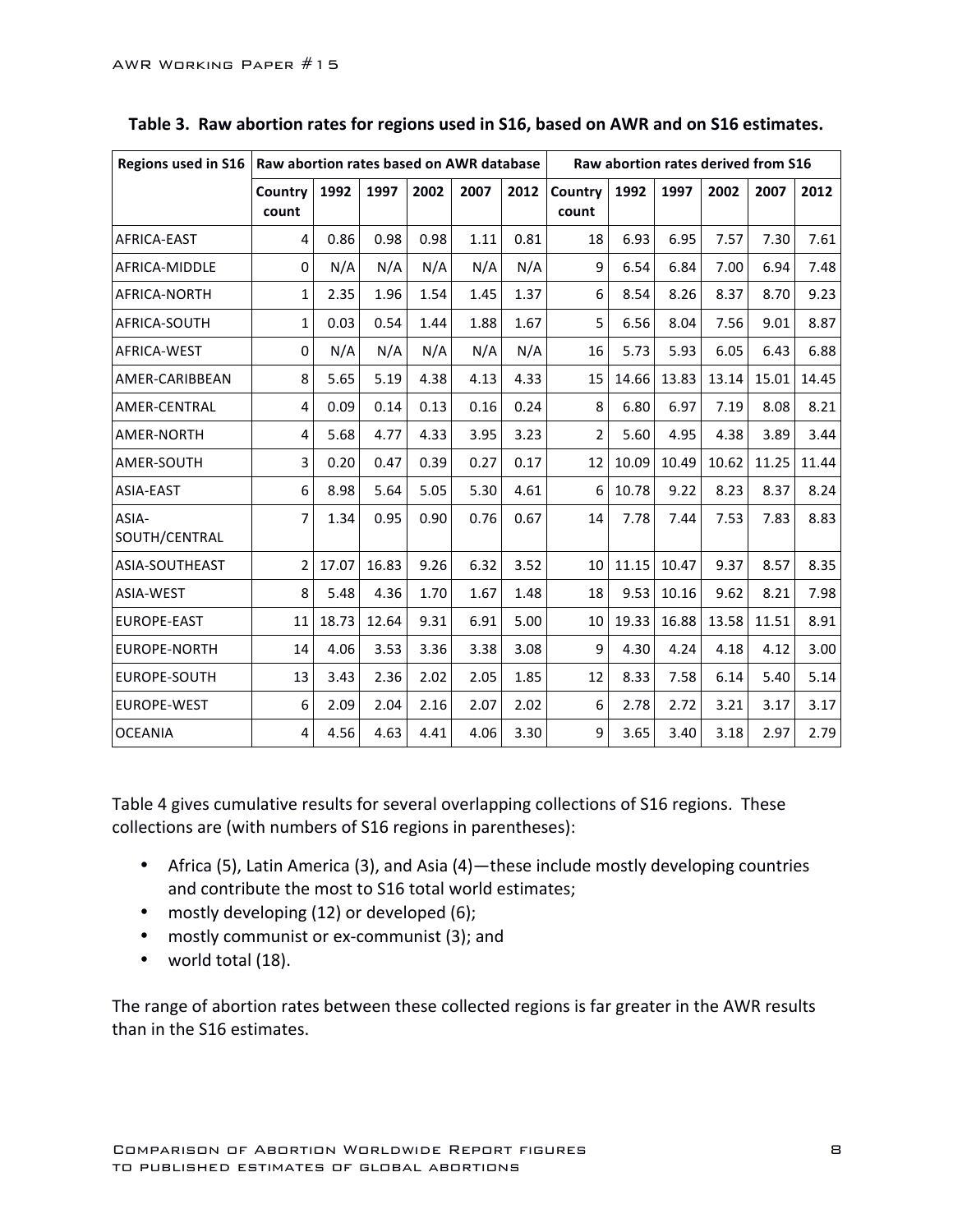| <b>Groupings of</b>                 | Raw abortion rates based on AWR database | Raw abortion rates derived from S16 |      |      |      |      |                  |       |       |      |       |       |
|-------------------------------------|------------------------------------------|-------------------------------------|------|------|------|------|------------------|-------|-------|------|-------|-------|
| regions used in S16                 | Country<br>count                         | 1992                                | 1997 | 2002 | 2007 | 2012 | Country<br>count | 1992  | 1997  | 2002 | 2007  | 2012  |
| Africa                              | 6                                        | 0.49                                | 0.81 | 1.39 | 1.70 | 1.48 | 54               | 6.88  | 7.01  | 7.23 | 7.39  | 7.75  |
| Latin America                       | 15                                       | 1.11                                | 1.06 | 0.89 | 0.84 | 0.90 | 35               | 9.59  | 9.82  | 9.91 | 10.69 | 10.80 |
| Asia                                | 23                                       | 6.22                                | 4.13 | 3.42 | 3.35 | 2.81 | 48               | 9.60  | 8.74  | 8.19 | 8.17  | 8.49  |
| Mostly developing                   | 38                                       | 2.45                                | 2.09 | 1.45 | 1.18 | 0.94 | 131              | 8.46  | 8.30  | 8.20 | 8.27  | 8.72  |
| Mostly developed                    | 41                                       | 4.10                                | 3.48 | 3.25 | 3.08 | 2.67 | 38               | 5.21  | 4.76  | 4.36 | 3.99  | 3.62  |
| Mostly communist<br>or ex-communist | 17                                       | 10.79                               | 6.88 | 5.77 | 5.57 | 4.67 | 16               | 12.35 | 10.56 | 9.13 | 8.87  | 8.35  |
| World total                         | 96                                       | 6.59                                | 4.52 | 3.70 | 3.43 | 2.83 | 185              | 9.23  | 8.52  | 7.99 | 7.91  | 8.02  |

#### Table 4. Raw abortion rates for groupings of regions used in S16, based on AWR and on S16 estimates.

The S16 estimated raw abortion rates for Africa, Latin America, and south central-southwest Asia are shown in Figure 2 (dotted lines), compared to those from the AWR database (solid lines) for the six groups described above. Note that the S16 estimated rates are similar for the three very different developing regions, as well as far greater than the known current rates for any of the six regions described above—even higher than the rates in communist or formerly communist regions in the last decade. To be clear: for the S16 estimates for developing regions to be true, they would require regional abortion rates greater than the documented abortion rates for any major world region. In fact, they would have to exceed on average all but the highest 5% of known country-level rates for the last 5 years (see Figure 4). Further, these rates in regions where abortion is mostly illegal would have to be higher than rates in regions where abortion is authorized and even encouraged or subsidized.

There is no doubt that illegal or unreported abortions, not represented in the AWR database, are occurring in substantial numbers in the developing world. However, comparison to the very wide range of abortion behaviors for the 100 countries in the AWR database shows that the S16 estimates are extremely implausible, both by having too little variation between regions and by being too high in an absolute sense. These conclusions are consistent with other studies that yield much lower abortion rates in some developing nations based on more empirical data and fewer subjective assumptions than the GI and WHO studies (e.g. Koch et al., 2012b).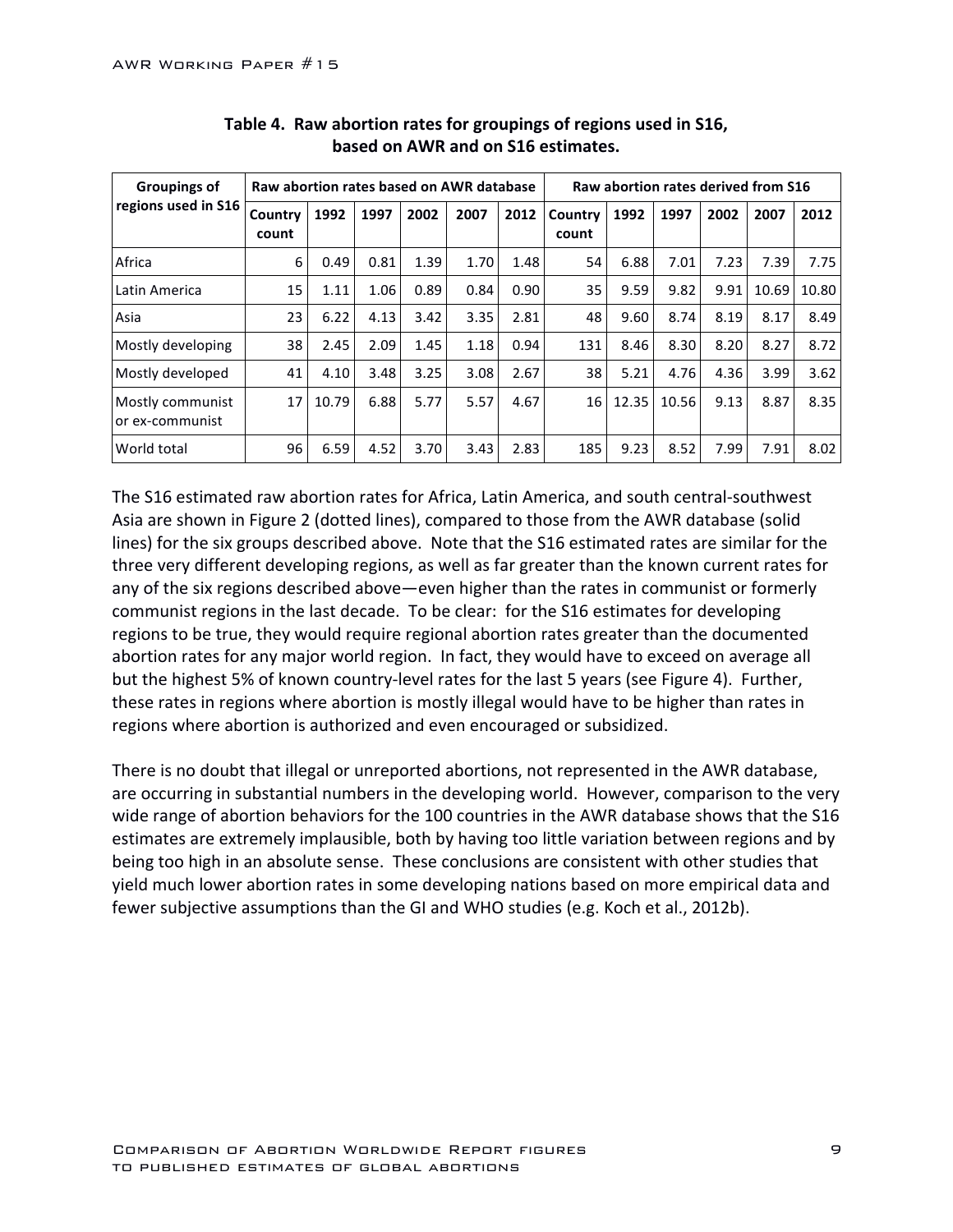

Figure 3. Raw abortion rates from AWR data (solid lines) for the six country groups in Table 2, and S16 estimates for developing regions (dotted lines) in Table 4.



Figure 4. Same as Fig. 3, expanding the abortion rate range 0-12 and showing the  $95<sup>th</sup>$ percentile raw abortion rate for countries in the AWR database.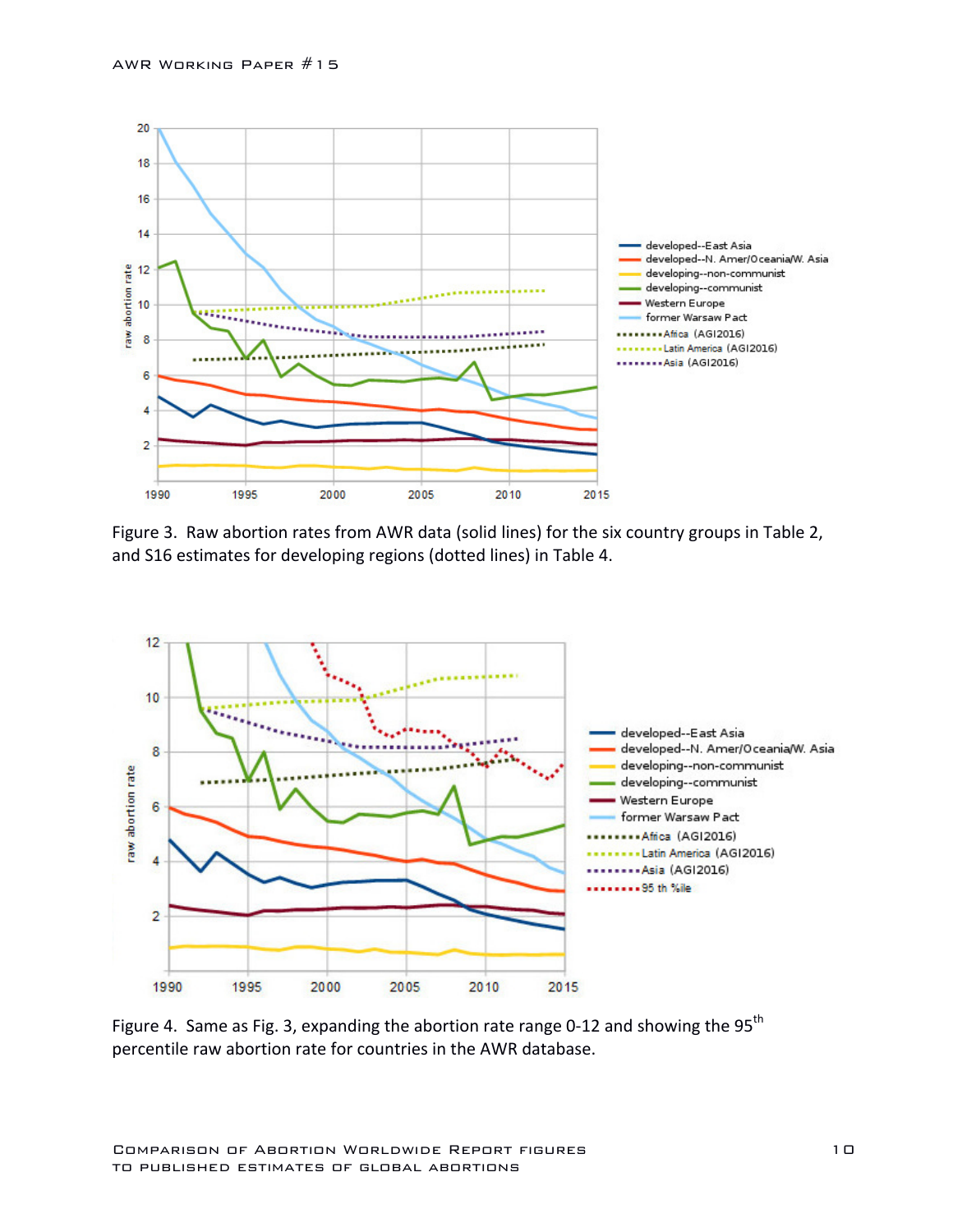The limited variations of S16's estimated abortion rates across developing regions also results from insufficient samples, forcing the authors to use data from other regions or time periods to build estimates: 

- Middle Africa estimates are based on 2 studies covering 2010-2014, with no observations for the other four time periods;
- Of the five Africa regions, no observations for 1990-1994 are used outside Northern Africa (likely most or all of these are for Tunisia);
- No observations are used for Central America or South America for 2010-2014;
- Of the 50 time period/geographic region combinations corresponding mostly to noncommunist developing countries (5 time periods for each of the 10 regions), 13 have no observations and 8 have only 1-2 observations.

It is highly likely that the assumptions used by S16 to turn small samples into global estimates are tainted by an underlying assumption that abortion is practiced at similar levels by women regardless of accessibility, legality, or culture.

Finally, in Table 5 we illustrate several possible values of global annual abortions given different applications of AWR-derived rates. We do not advocate these alternate figures as estimates, but we do note that they offer possible limits of plausibility, all outside the range of estimates in S16.

| (1) AWR results for countries in the AWR database; no contribution<br>from non-AWR countries                                                  | 12.5             |
|-----------------------------------------------------------------------------------------------------------------------------------------------|------------------|
| (2) AWR results for AWR countries; for non-AWR countries, use the<br>average raw abortion rate for the Table 1 group of country<br>membership | 15.2             |
| (3) same as (2), except for the non-communist developing group (both<br>AWR and non-AWR countries), use world average rate                    | 21.3             |
| (3) same as (2), except for the non-communist developing group use<br>the highest rate for any of the other 5 groups                          | 34.5             |
| S <sub>16</sub> estimate                                                                                                                      | 56.3 (52.4-70.0) |

### **Table 5: Annual global abortions in 2015 (in millions)**

#### **References**

\_\_\_\_\_\_\_\_\_\_\_\_\_\_\_\_\_

• Antkowiak, Laura, and Randall K. O'Bannon, 2003, "World abortion estimates: An audit, Part I-What are the numbers, and where do they come from?," National Right to Life News, on line at *NRLC* [http://www.nrlc.org/archive/news/2003/NRL02/laura.html].